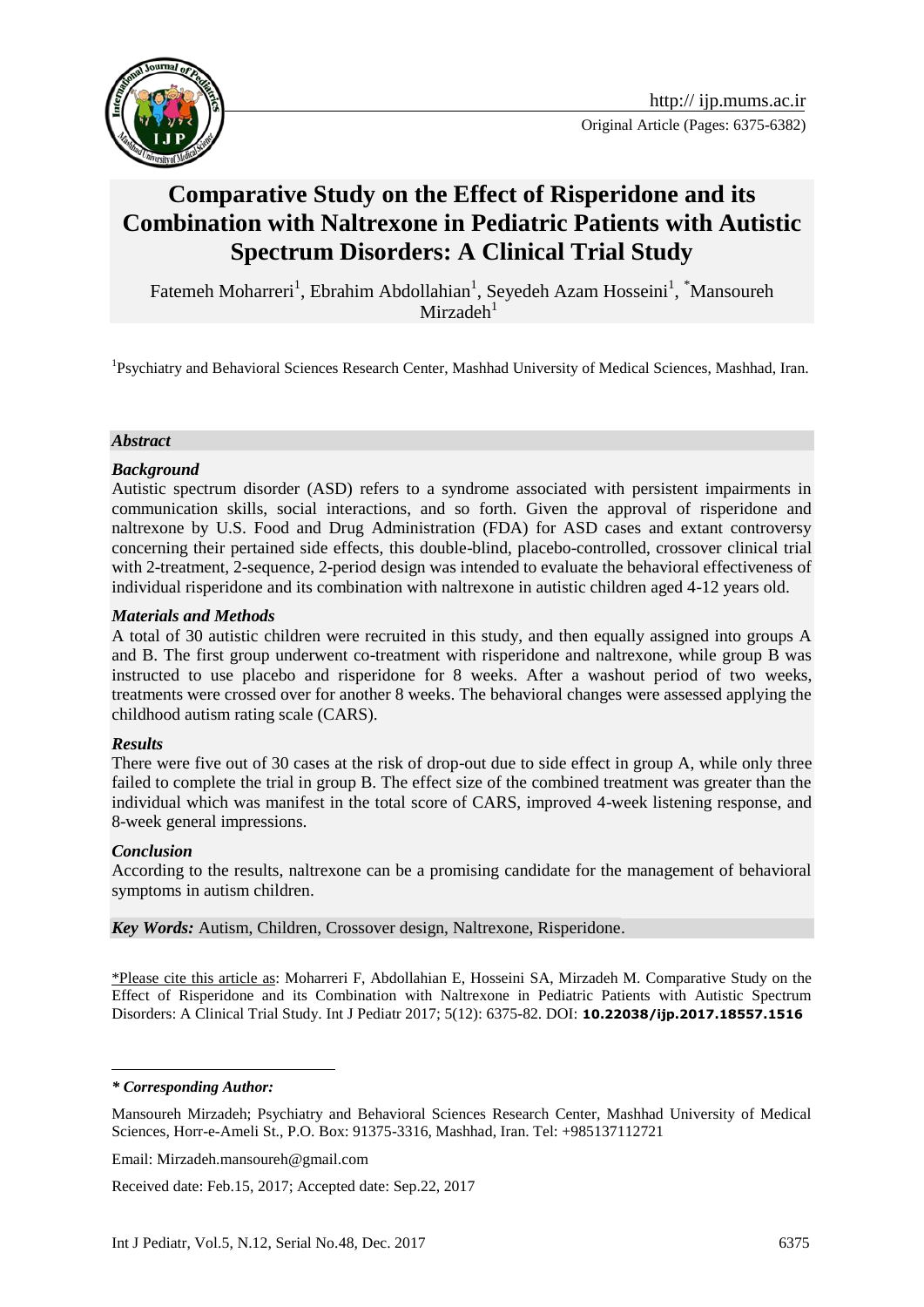# **1- INTRODUCTION**

 Autism spectrum disorders (ASD) are a clinical condition characterized by permanent impairments in communications and social interactions, along with restrictive desires and repetitive behaviors (1, 2). The prevalence of ASD has increased due to its modified definition from a single disorder to a spectrum of conditions (3). Almost 1.5% of eight-year children in several regions of United States were reported to be affected by ASD (4). A recent study by Samadi et al. indicated that the overall prevalence rate of autism among five-year Iranian children was 6.26 per 10,000 (5). The long course as well as poor prognosis of this medical condition has always posed a challenge to families and the society (6, 7). Almost two-third of these patients is afflicted with a severe disability in adulthood and thus will be dependent to their family and related institutions for the whole lifetime (3). Accordingly, proper and early treatment plays a crucial role in the quality of life and prognosis of these patients (8).

Recently, applying psychotropic treatments for children with ASD has been established (9-11). However, the overuse of these antipsychotics may be associated with adverse effects, including hyperprolactinemia (12, 13). Greenhill et al. reviewed the results of 196 studies about pharmacological treatment of ASD in children. They found that there has been no active surveillance for adverse effect measurements (14). Furthermore, there have been other side effects regarding the application of psychotropic medications such as, delayed puberty, growth problems, and cognitive impairments (15). Although the available pharmacological and non-pharmacological treatments have failed to completely eradicate the symptoms pertained to ASD, they can be effective in alleviating these symptoms (6, 16). Risperidone and aripiprazole are the two drugs that have approved by the

United States Food and Drug Administration (FDA) to be used in intensive behavioral intervention for ASD children (17-19). It has been shown that these two drugs can improve the symptoms, namely aggression, hyperactivity, fidget, self-injury, and irritability (6, 18-20). Risperidone and other recent antipsychotics were demonstrated to cause weight gain (21). Despite such undesirable consequences, the long-term positive behavioral benefits of risperidone outweigh the adverse effects (22). Evidence about the administration of naltrexone in practice is controversial. Various studies have reported the beneficial effects of naltrexone on the decrease in some symptoms such as hyperactivity, irritability, and self-injury. However, no significant improvement was shown in communications and social interactions (6, 16, 23-25).

It is also suggested that naltrexone can be used in persistent behavioral symptoms (16). Desjardins et al. observed an increased transient negative behavior upon the treatment with naltrexone (16). On the contrary, there have been some reports indicating that the low dose of naltrexone can significantly reduce hyperactivity, irritability, and even social communication (26, 27). Besides, it was associated with marked improvements in the self-injury behavior (28). In light of such conflicting evidence with respect to the application of naltrexone for treating ASD, this doubleblind, randomized, placebo-controlled, cross-matched trial was intended to compare the effects of individual risperidone, and its combination with naltrexone in children with ASD aged 4-12 years.

# **2- MATERIALS AND METHODS**

# **2-1. Participants**

 This double-blind, placebo-controlled, crossover clinical trial was performed on a sample of convenience consisting of 30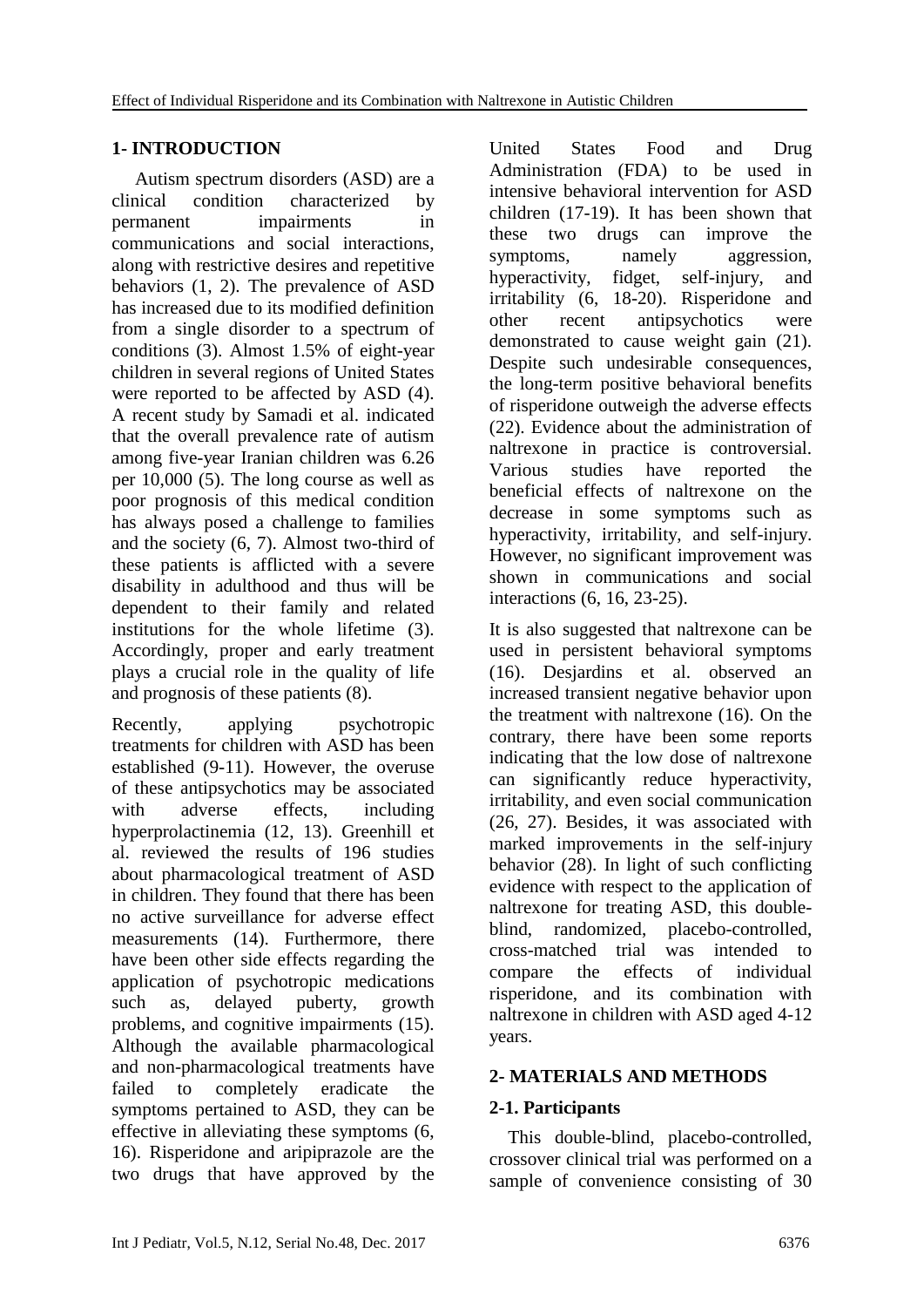children who were referred to the psychiatry ward or the clinic of the Ebn-e-Sina hospital, Mashhad city, North East of Iran, and diagnosed with autism or autistic spectrum disorders. This sample size was calculated based on the following formula:

$$
n=\frac{1}{d^2}(z_{\alpha/2}+z_{\beta})^2
$$

With a statistical power of 0.80, reliability coefficient of 0.9 and effect size of 0.3. The inclusion criteria were as follow: a) being aged 4-12 years; b) having autistic spectrum disorder; d) being under no treatment with antipsychotic drugs, risperidone or naltrexone for at least 8 weeks before the study commencement. The exclusion criteria included having severe medical illnesses, history of severe drug allergy to naltrexone or risperidone, and onset of the severe side effects related to the treatment.

### **2-2. Instruments**

Before and during the treatment, the participants were evaluated using the childhood autism rating scale (CARS). It is a clinical scale that determines the severity of autism, helps in the diagnosis, and evaluates the treatment outcome through serial assessments. The scale is used to observe and subjectively rate fifteen items, including relationship to people, imitation, emotional response, body use, object use, adaptation to change, visual response, listening response, taste-smell-touch response and use, fear or nervousness, verbal communication, non-verbal communication, activity level, level and consistency of intellectual response, and general impressions. Each of the items has 7 scores ranging from 1 (normal for the child's age) to 4 (severely abnormal) with intervals of 0.5 (29). Its Persian version is well developed in clinical settings. Mohammadi and Zarafshan reported a Cronbach's alpha coefficient of 0.76 (30).

# **2-3. Procedure**

The participants were randomly divided into a 1:1 ratio to groups A and B. Randomization was conducted by a researcher who was not involved in the study and used random numbers from statistical tables. The first group was treated with naltrexone (0.5-1.5 mg/kg of body weight daily in the form of either 25 or 37.5 mg capsule), and risperidone (0.5-2 mg/day in the form of 1 mg tablet) for eight weeks followed by a two-week washout period.

Thereafter, they were administered the similar dose of risperidone along with a placebo identical in color and size to naltrexone capsules for another eight weeks. The placebo was made in the Pharmacy School in the Mashhad University of Medical Sciences. It contained starch and was designed to achieve an appearance and taste similar to naltrexone. Group B received risperidone and placebo for the first eight weeks prior to the washout period. In the second eight weeks, they underwent risperidone and naltrexone. During washout, both groups were exposed to risperidone. All the drugs were packed in similar boxes and neither the psychologist nor the patients were aware of the contents.

# **2-4. Outcome measures**

The CARS mean score was considered as the outcome measures which were recorded at baseline, weeks 4, 8, 10, 14, and 18. Data collection was performed by a clinical psychologist who was independent from the study and blinded to the patient's group allocation. Any adverse events or treatment failure were also recorded by this psychologist. If any adverse event was observed that could affect participation in the trial, the physician in charge of care of the subjects would be informed by the parents. According to predetermined regulations, the trial researcher was then notified and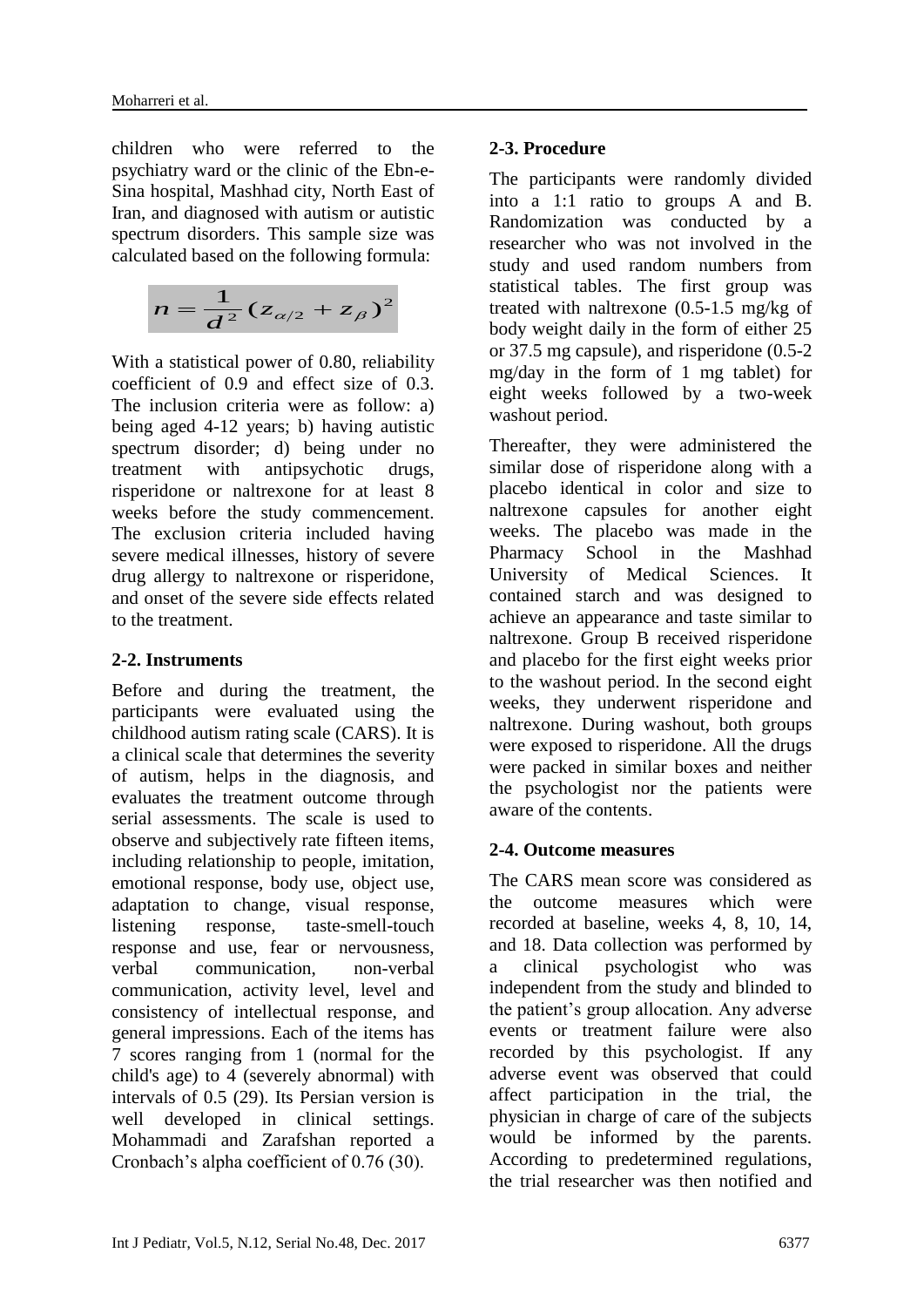the event was recorded in the case-report form. In case that the event was manageable or not related to the trial, a series of therapeutic interventions was implemented. When it was life-threatening and likely related to the trial, the trial coordinator was called within 24 h to decide on this serious case. Decisionmaking process was performed by at least two members of the trial team who defined factors that would rule out participation. Those participants, whom the team decided to be excluded from the trial, underwent evidence-based therapies.

# **2-5. Statistical analysis**

The data were fed into SPSS software (version 15, SPSS Science, Apache Software Foundation, USA). Normal distribution was tested by means of the Kolmogorov-Smirnov test. The demographic characteristics of the patients were compared between the two groups by using the nonparametric Mann-Whitney U test and Chi-squared test. As for the comparisons of the CARS variables, the MIXED procedure in SAS was utilized due to the crossover design. Repeated measures ANOVA were performed to determine the effect of sequence, treatment, and period. A p-value below 0.05 was considered significant.

# **2-6. Ethical considerations**

This study was approved by the Ethical Committee for Medical Research affiliated to the Mashhad University of Medical Sciences with the identification number IRCT.201108155280N5 at the Iranian Clinical Trial Registry (IRCT.ir). Written parental permission was obtained prior to the study. The drugs used in the study, their side effects, and symptoms of the adverse drug reactions were thoroughly explained in this forms. The parents were asked to call the physician in charge if any pertained symptoms appeared.

## **3- RESULTS**

 This study recruited 30 patients who were eligible based on the inclusion criteria to enter into the 20-week drug therapy intervention. They were then allocated into groups A and B as shown in Figure.1. Of all the subjects, a half was allocated to group- A and the other 50% served as group- B. **Table.1** indicated that they were comparable in terms of the demographic characteristics (i.e., age, gender, and parental education) (p>0.05). The major age category was 4-6 year in group A (41.7%), and 7-9 years in group B (45.4%). Moreover, there was female predominance in the study with the striking 1.8 female/male ratio. A number of eight subjects withdrew from this trial. Five subjects were from group A, who reported severe side effects due to naltrexone, such as constipation  $(n=2)$ , reduced communication and increased symptoms of autism (n=2), and sleepiness  $(n=1)$ . Of these eight subjects, three from group B failed to complete the trial during the first period.

They experienced frustration and restlessness (n=1), stereotyped movements  $(n=1)$ , fecal incontinence  $(n=1)$ , angioedema and shortness of breath (n=1), and skin dryness (n=2). **Table.2** shows the comparison of baseline, 4-week, and 8 week mean scores. Of all 15 parameters defined in CARS, only listening response on week 4 and general impression on week 8 were associated with a marked difference (p=0.050). The results of repeated measures ANOVA in **Table.3** indicated that there was a significant difference between two groups regarding treatment effect  $(p=0.050)$ , while no considerable difference was observed in period effect and sequence effect (p>0.05). Moreover, the effect sizes were 0.6 and 0.4 for groups A and B, respectively.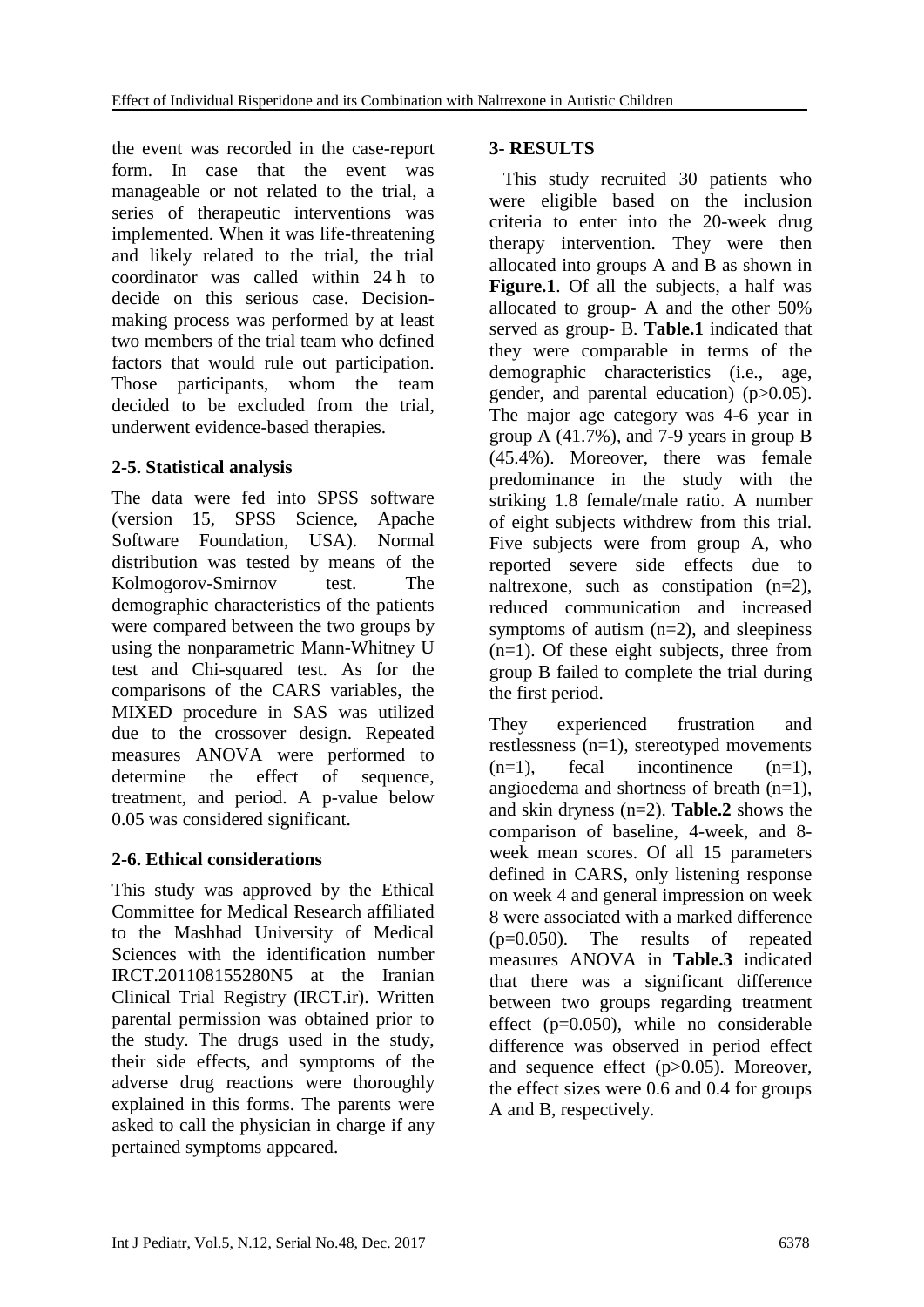#### Moharreri et al.

| Variables                            |                          | Group A | Group B | P-value* |
|--------------------------------------|--------------------------|---------|---------|----------|
|                                      | $4-6$                    | 5(41.7) | 3(30.0) |          |
| Age category in year, number $(\%)$  | $7-9$                    | 4(33.3) | 6(60.0) | 1.000    |
|                                      | $10-12$                  | 3(25.0) | 1(10.0) |          |
| Males, number (%)                    | $\overline{\phantom{a}}$ | 9(75.0) | 8(80)   | 1.000    |
|                                      | Primary                  | 5(41.6) | 5(50.0) |          |
| Maternal Education level, number (%) | High school              | 6(50)   | 2(20.0) | 0.974    |
|                                      | University               | 1(3.3)  | 3(30.0) |          |
|                                      | Primary                  | 6(50.0) | 2(20.0) |          |
| Paternal Education level, number (%) | High school              | 5(41.7) | 5(50.0) | 0.228    |
|                                      | University               | 1(8.3)  | 3(30.0) |          |

**Table-1**: Characteristics of the study participants at enrolment

\* Chi-square test.

**Table-2**: Parameters of CARS during treatment with naltrexone-risperidone and risperidone-placebo administered to groups A and B, in order for 8 weeks

|                                |                 |                 | Result by study group, Mean (SD) |                 |                 |                      |
|--------------------------------|-----------------|-----------------|----------------------------------|-----------------|-----------------|----------------------|
| Variables                      |                 | Group A         |                                  | Group B         |                 | P-value <sup>*</sup> |
|                                |                 | 1 <sup>st</sup> | 2 <sup>nd</sup>                  | 1 <sup>st</sup> | 2 <sup>nd</sup> |                      |
|                                |                 | period          | period                           | period          | period          |                      |
| Relationship to people         | <b>Baseline</b> | 2.1(0.7)        | 2.0(0.8)                         | 2.8(0.4)        | 2.4(0.7)        | 0.402                |
|                                | 4 weeks         | 2.3(0.9)        | 1.6(0.5)                         | 2.5(0.6)        | 2.3(0.7)        | 0.974                |
|                                | 8 weeks         | 2.3(0.9)        | 1.8(0.8)                         | 2.5(0.6)        | 2.0(0.6)        | 0.722                |
| Imitation                      | <b>Baseline</b> | 2.6(0.8)        | 2.5(1.0)                         | 2.5(0.6)        | 2.3(0.8)        | 0.071                |
|                                | 4 weeks         | 2.5(0.8)        | 2.2(0.7)                         | 2.5(0.9)        | 2.4(0.7)        | 0.974                |
|                                | 8 weeks         | 2.5(0.8)        | 2.3(0.9)                         | 2.5(0.8)        | 2.0(0.5)        | 0.771                |
| Emotional response             | <b>Baseline</b> | 2.7(0.4)        | 2.3(0.8)                         | 3.0(0.2)        | 2.6(0.6)        | 0.053                |
|                                | 4 weeks         | 2.3(0.7)        | 2.2(0.6)                         | 2.4(0.5)        | 2.8(0.7)        | 0.364                |
|                                | 8 weeks         | 2.3(0.7)        | 2.2(0.9)                         | 2.4(0.5)        | 2.6(0.8)        | 0.418                |
| Body use                       | <b>Baseline</b> | 2.5(0.7)        | 2.7(0.7)                         | 2.6(0.4)        | 2.2(0.9)        | 0.401                |
|                                | 4 weeks         | 2.6(0.7)        | 2.8(0.9)                         | 2.6(0.7)        | 2.7(0.7)        | 0.418                |
|                                | 8 weeks         | 2.6(0.7)        | 2.5(0.9)                         | 2.6(0.7)        | 2.3(0.9)        | 0.539                |
| Object use                     | <b>Baseline</b> | 2.5(0.6)        | 2.5(0.8)                         | 2.6(0.5)        | 2.4(0.6)        | 0.215                |
|                                | 4 weeks         | 2.4(0.7)        | 2.2(0.6)                         | 2.3(0.5)        | 2.3(0.7)        | 0.628                |
|                                | 8 weeks         | 2.4(0.7)        | 2.1(0.7)                         | 2.3(0.5)        | 2.3(0.6)        | 0.107                |
| Adaptation to change           | <b>Baseline</b> | 2.4(0.6)        | 2.2(1.0)                         | 2.7(0.5)        | 2.7(1.0)        | 0.063                |
|                                | 4 weeks         | 2.7(0.8)        | 2.2(0.9)                         | 2.3(0.9)        | 2.0(0.9)        | 0.228                |
|                                | 8 weeks         | 2.7(0.8)        | 2.1(0.9)                         | 2.3(0.9)        | 2.2(0.9)        | 0.821                |
| Visual response                | <b>Baseline</b> | 2.3(0.5)        | 2.3(0.6)                         | 2.5(0.4)        | 2.1(0.7)        | 0.111                |
|                                | 4 weeks         | 2.3(0.6)        | 2.3(0.7)                         | 2.4(0.5)        | 2.4(0.5)        | 0.069                |
|                                | 8 weeks         | 2.5(0.6)        | 2.0(0.6)                         | 2.4(0.5)        | 1.9(0.4)        | 0.314                |
| Listening response             | <b>Baseline</b> | 2.4(0.6)        | 2.3(0.6)                         | 2.7(0.5)        | 2.0(0.3)        | 0.309                |
|                                | 4 weeks         | 2.4(0.4)        | 2.0(0.6)                         | 2.1(0.5)        | 2.1(0.4)        | $0.050^{\dagger}$    |
|                                | 8 weeks         | 2.4(0.4)        | 2.1(0.7)                         | 2.1(0.5)        | 2.0(0.4)        | 0.123                |
| Taste-smell-touch response and | <b>Baseline</b> | 2.4(0.6)        | 2.7(0.7)                         | 2.4(0.4)        | 2.1(0.8)        | 0.210                |
| use                            | 4 weeks         | 2.7(0.8)        | 2.7(0.6)                         | 2.5(1.11)       | 2.4(0.5)        | 0.821                |
|                                | 8 weeks         | 2.7(0.8)        | 2.3(0.7)                         | 2.5(1.1)        | 2.2(0.05)       | 0.254                |
| Fear or nervousness            | <b>Baseline</b> | 2.4(0.6)        | 3.0(0.8)                         | 3.1(0.4)        | 2.7(0.4)        | 0.672                |
|                                | 4 weeks         | 2.7(0.8)        | 2.9(0.8)                         | 2.9(0.7)        | 2.7(0.6)        | 0.228                |
|                                | 8 weeks         | 2.7(0.8)        | 2.4(0.5)                         | 2.9(0.7)        | 2.4(0.8)        | 0.107                |
| Verbal communication           | <b>Baseline</b> | 2.7(0.7)        | 2.6(0.9)                         | 3.2(0.4)        | 2.4(0.8)        | 0.107                |
|                                | 4 weeks         | 2.9(0.8)        | 2.4(0.6)                         | 2.8(0.8)        | 2.5(0.6)        | 0.069                |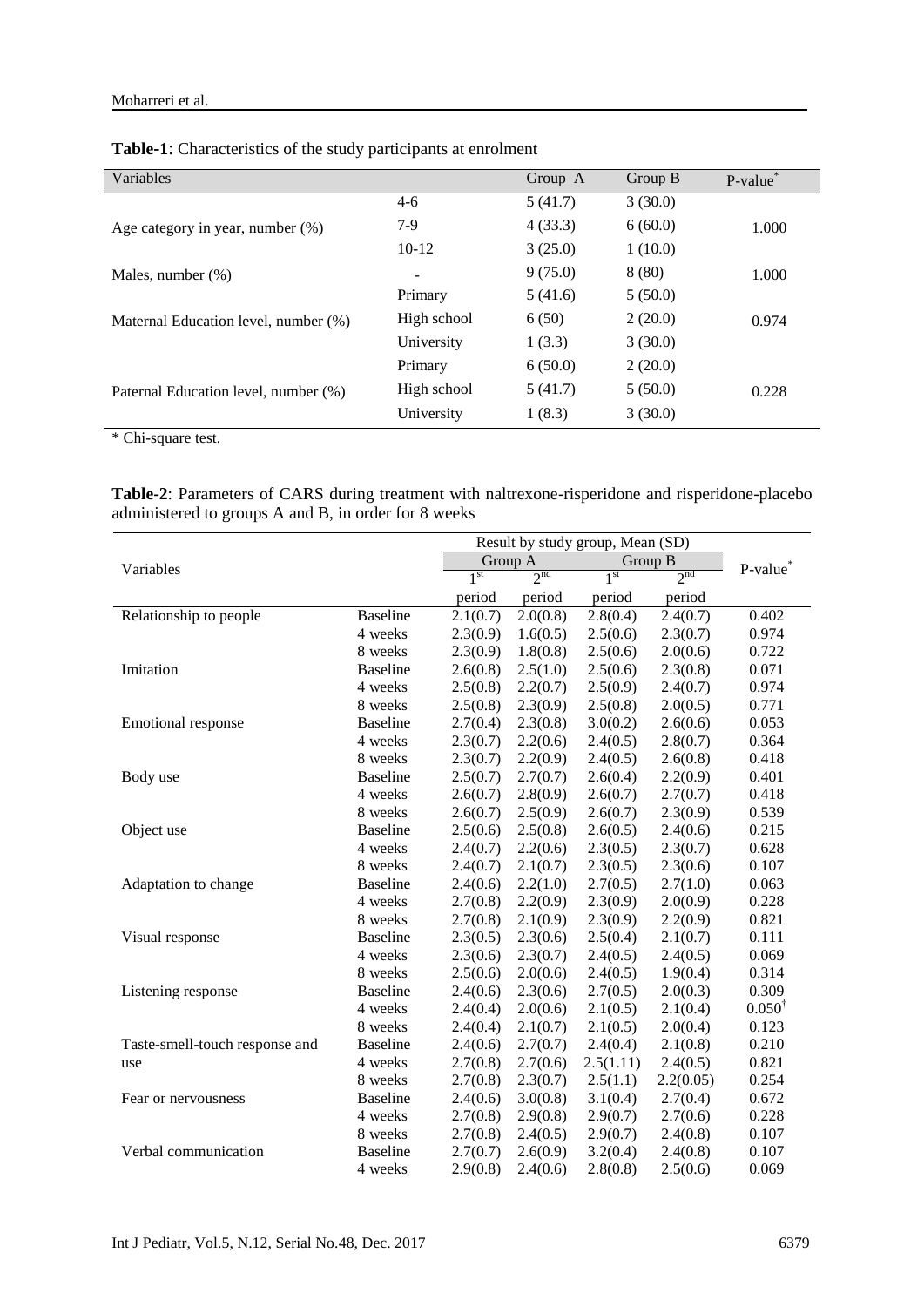| Effect of Individual Risperidone and its Combination with Naltrexone in Autistic Children |  |  |  |  |  |
|-------------------------------------------------------------------------------------------|--|--|--|--|--|
|-------------------------------------------------------------------------------------------|--|--|--|--|--|

|                          | 8 weeks         | 2.9(0.8) | 2.5(0.8) | 2.8(0.8) | 2.4(0.4) | 0.093             |
|--------------------------|-----------------|----------|----------|----------|----------|-------------------|
| Non-verbal communication | <b>Baseline</b> | 2.6(0.9) | 2.5(0.8) | 2.5(0.6) | 2.5(0.6) | 0.062             |
|                          | 4 weeks         | 2.6(0.7) | 2.5(0.6) | 2.4(0.5) | 2.4(0.4) | 0.069             |
|                          | 8 weeks         | 2.6(0.7) | 2.4(0.7) | 2.4(0.5) | 2.2(0.5) | 0.093             |
| Activity level           | <b>Baseline</b> | 2.8(0.5) | 2.2(0.6) | 2.7(0.4) | 2.0(0.6) | 0.918             |
|                          | 4 weeks         | 2.3(0.6) | 1.9(0.5) | 2.2(0.3) | 2.1(0.4) | 0.872             |
|                          | 8 weeks         | 2.3(0.6) | 1.8(0.6) | 2.2(0.3) | 1.8(0.5) | 0.628             |
| Level and consistency of | <b>Baseline</b> | 2.1(0.5) | 2.7(0.4) | 2.5(0.6) | 2.8(0.8) | 0.078             |
| intellectual response    | 4 weeks         | 2.5(0.6) | 2.6(0.6) | 2.8(0.4) | 2.8(0.7) | 0.821             |
|                          | 8 weeks         | 2.5(0.6) | 3.0(0.5) | 2.8(0.4) | 2.8(0.5) | 0.582             |
| General impressions      | <b>Baseline</b> | 3.0(0.6) | 2.8(0.8) | 3.2(0.5) | 2.4(0.5) | 0.095             |
|                          | 4 weeks         | 2.9(0.6) | 2.8(0.5) | 2.6(0.6) | 2.3(0.3) | 0.539             |
|                          | 8 weeks         | 2.9(0.6) | 2.5(0.8) | 2.6(0.6) | 2.4(0.4) | $0.050^{\dagger}$ |

a Mann-Whitney U test; † Statistically significant.

**Table-3**: Total score of CARS during treatment with naltrexone-risperidone and risperidone-placebo administered to groups A and B, in order for 8 weeks

|                |                 | Result by study group, Mean (SD) |              |              |              | P-value, $F^{\dagger}$ |          |         |
|----------------|-----------------|----------------------------------|--------------|--------------|--------------|------------------------|----------|---------|
| Variables      |                 | Group A                          |              | Group B      |              | Treatment              | Sequence | Period  |
|                |                 | $1st$ period                     | $2nd$ period | $1st$ period | $2nd$ period | effect                 | effect   | effect  |
| Total<br>score | <b>Baseline</b> | 37.5(6.1)                        | 37.2(5.7)    | 40.6(2.8)    | 80.1(11.6)   | 0.207,                 | 0.764,   | 0.989,  |
|                | 4 weeks         | 38.2(5.5)                        | 35.2(5.2)    | 37.0(3.4)    | 78.1(9.3)    | 1.70                   | 0.09     | < 0.001 |
|                | 8 weeks         | 34.0(6.9)<br>76.3(10.9)          |              | 128.5(14.4)  | 33.2(3.5)    | $0.050^{\dagger}$      | 0.311,   | 0.339,  |
|                |                 |                                  |              |              |              | 4.27                   | 1.08     | 0.96    |

\* Repeated measures ANOVA test; † statistically significant at p<0.05.

### **4- DISCUSSION**

 This 2-sequence, 2-treatment, 2-period study was designed to investigate the effectiveness of individual risperidone or its combination with naltrexone in lowering the symptoms of ASD according to CARS. To the best of our knowledge, this is the first study design which also included placebo. Co-treatment with naltrexone and risperidone was more likely to drop out due to side effects than an administration of risperidone and placebo. The findings of the present trial unraveled that the effect size of the combined treatment was greater than individual risperidone at week 8. Moreover, treatment effect was associated with marked improvement at week 8. The combination of naltrexone with risperidone led to a significant enhancement in listening response at week 4, which, further, remained unchanged at week 8. Also, a marked improvement was observed in general impressions following coadministration of naltrexone and risperidone at week 8. What is more, nonconsiderable enhancements were reported in visual response. In a similar study design, Willemsen-Swinkels et al. observed that 4-week treatment with 1 mg/kg naltrexone caused a notable reduction in hyperactivity and irritability. Furthermore, stereotypic behaviors and social interactions were found with no improvement, which was consistent with our results and those documented by Ghanizadeh (31, 32). Another double-blind placebo-controlled crossover trial by Kolmen et al. substantiated the finding that the use of naltrexone carried no significant impact on the communication skills, either verbal or non-verbal (33). In contrast with ours, Williams et al. highlighted a minimal improvement in social interactions caused by daily dose of 1.5 mg/kg naltrexone over 4 weeks (34).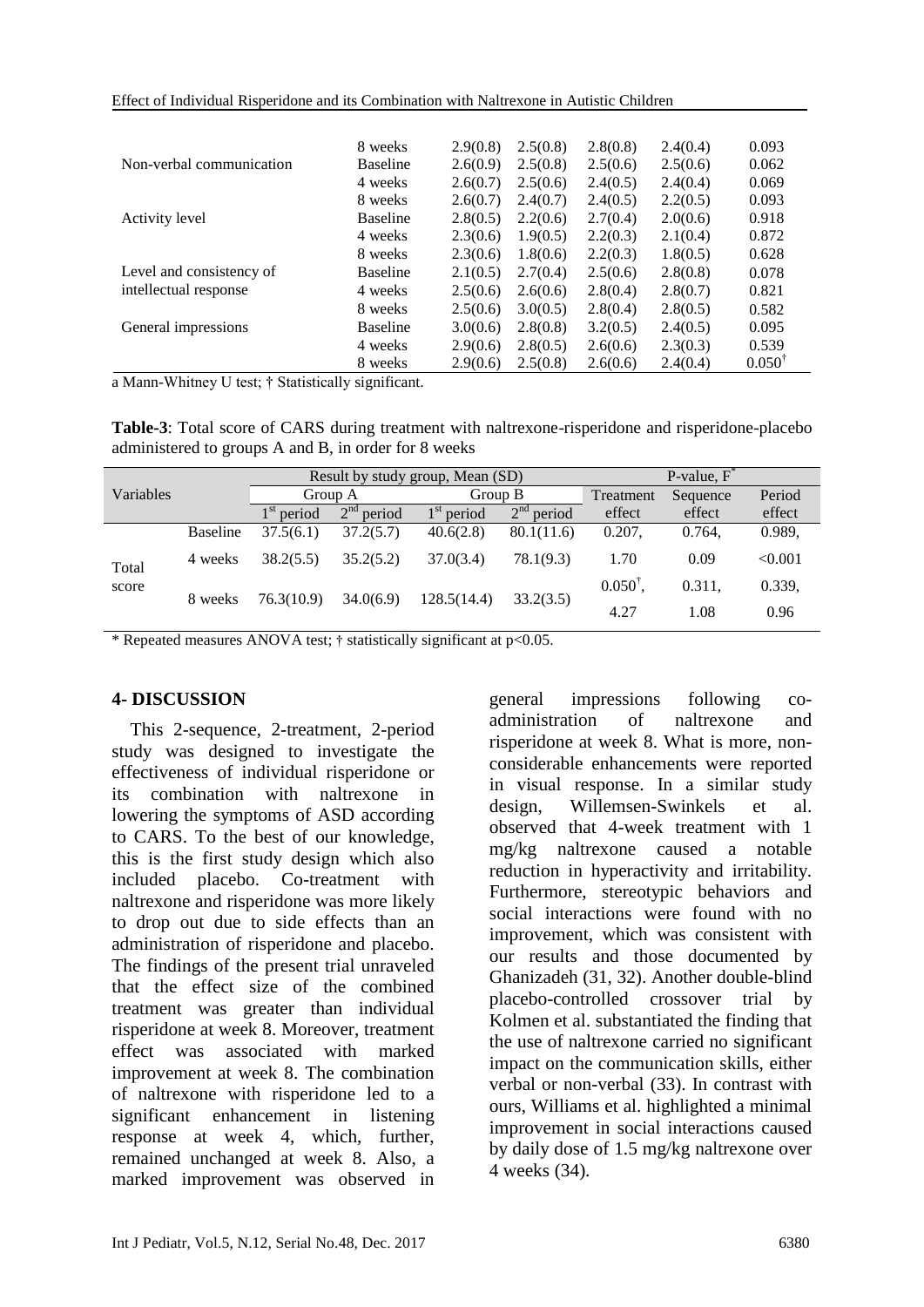#### **5- CONCLUSION**

 In relation to the previous clinical trial using naltrexone for autistic children, our study has a larger sample size, longer follow-up duration, and more observation intervals (4 weeks). However, the main limitation of the present study regards the use of only one validated and reliable instrument (CARS). In conclusion, this study demonstrated an interventional relationship between autistic symptoms and co-treatment with naltrexone and risperidone.

#### **6- CONFLICT OF INTEREST:** None.

#### **7- REFERENCES**

1. Roke Y, van Harten PN, Buitelaar JK, Tenback DE, de Rijke YB, Boot AM. Antipsychotic-induced hyperprolactinemia and testosterone levels in boys. Hormone research in paediatrics. 2012; 77(4):235-40.

2. Sanchez-Barcelo EJ, Mediavilla MD, Reiter RJ. Clinical uses of melatonin in pediatrics. Int J Pediatr. 2011; 2011: 892624.

3. Svedova J, Eigsti I-M, Masino SA. Adenosine and Autism: Physiological Symptoms and Metabolic Opportunities. Adenosine. 2013: 513-33.

4. Prevalence of autism spectrum disorder among children aged 8 years - autism and developmental disabilities monitoring network, 11 sites, United States, 2010. Morbidity and mortality weekly report Surveillance summaries (Washington, DC: 2002). 2014; 63(2):1-21.

5. Samadi SA, Mahmoodizadeh A, McConkey R. A national study of the prevalence of autism among five-year-old children in Iran. Autism. 2012; 16(1):5-14.

6. Francis K. Autism interventions: a critical update. Developmental Medicine and Child Neurology. 2005; 47(7):493-9.

7. Hart B. Autism parents and neurodiversity: Radical translation, joint embodiment and the prosthetic environment. BioSocieties. 2014; 9(3):284-303.

8. Volkmar FR, Pauls D. Autism. Lancet (London, England). 2003; 362(9390):1133-41.

9. Siegel M, Beaulieu AA. Psychotropic medications in children with autism spectrum disorders: a systematic review and synthesis for evidence-based practice. Journal of autism and developmental disorders. 2012; 42(8):1592-605.

10. Coury DL, Anagnostou E, Manning-Courtney P, Reynolds A, Cole L, McCoy R, et al. Use of psychotropic medication in children and adolescents with autism spectrum disorders. Pediatrics. 2012; 130(Supplement 2):S69-S76.

11. Spencer D, Marshall J, Post B, Kulakodlu M, Newschaffer C, Dennen T, et al. Psychotropic medication use and polypharmacy in children with autism spectrum disorders. Pediatrics. 2013; 132(5):833-40.

12. Migliardi G, Spina E, D'Arrigo C, Gagliano A, Germano E, Siracusano R, et al. Short- and long-term effects on prolactin of risperidone and olanzapine treatments in children and adolescents. Progress in neuropsychopharmacology & biological psychiatry. 2009; 33(8):1496-501.

13. Maher AR, Theodore G. Summary of the comparative effectiveness review on offlabel use of atypical antipsychotics. J Manag Care Pharm. 2012; 18(5 Suppl B):S1-20.

14. Greenhill LL, Vitiello B, Riddle MA, Fisher P, Shockey E, March JS, et al. Review of safety assessment methods used in pediatric psychopharmacology. Journal of the American Academy of Child and Adolescent Psychiatry. 2003; 42(6):627-33.

15. Vitiello B, Riddle MA, Walkup JT, Labellarte MJ, Varipatis E, Greenhill LL, et al. How can we improve the assessment of safety in child and adolescent psychopharmacology? Journal of the American Academy of Child and Adolescent Psychiatry. 2003; 42(6):634- 41.

16. Desjardins S, Doyen C, Contejean Y, Kaye K, Paubel P. Treatment of a serious autistic disorder in a child with Naltrexone in an oral suspension form. L'Encephale. 2009; 35(2):168-72.